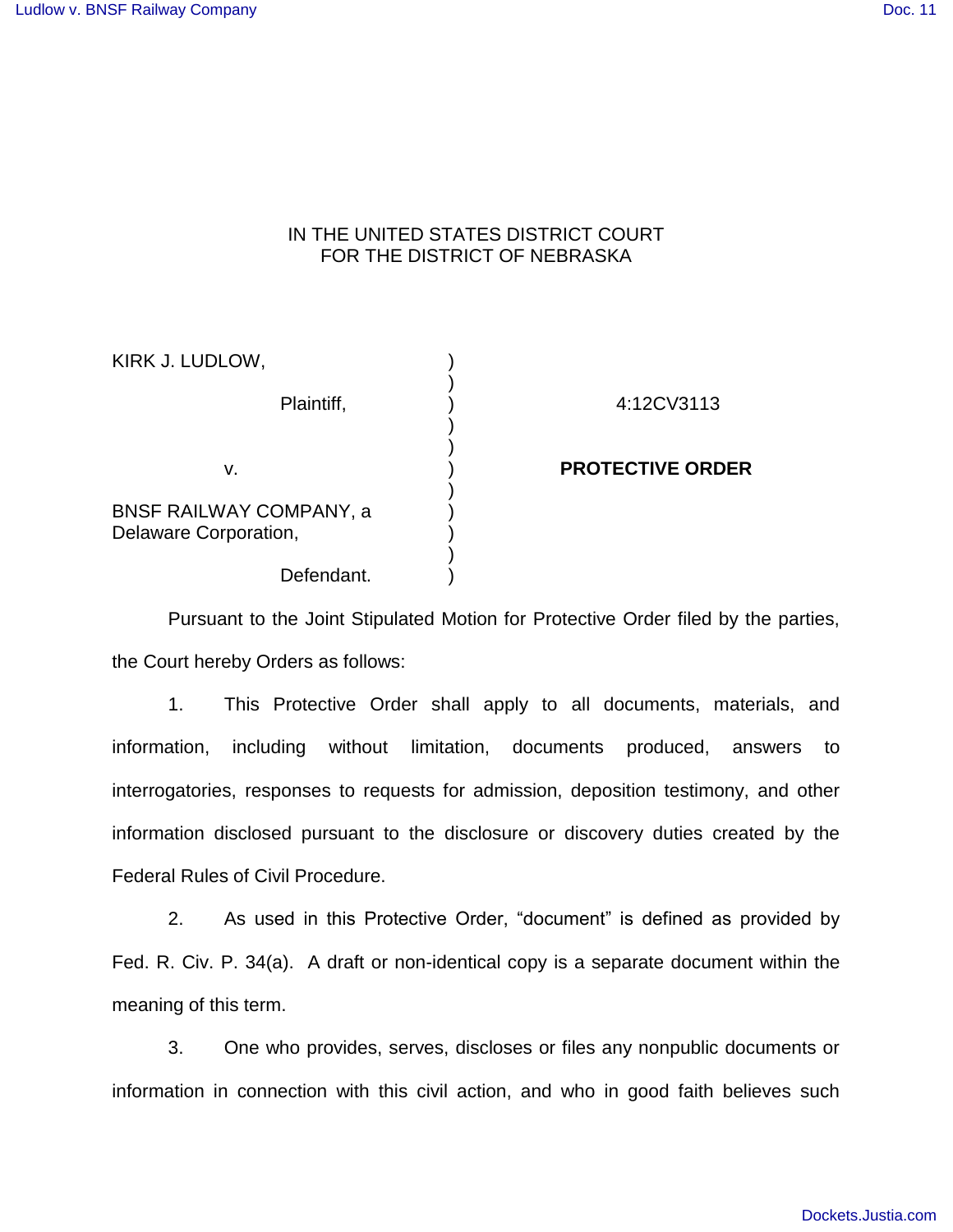documents or information contains nonpublic personal, personnel, employment, private, medical, or other information implicating privacy interests, proprietary interests or safety and security concerns of either the Plaintiff, Kirk J. Ludlow, or the Defendant, BNSF Railway Company, may designate such documents or information as "Confidential." The documents or information so designated shall be deemed "Confidential Material" subject to this Protective Order.

4. Confidential Material shall be subject to the following restrictions. Confidential Material shall be used only for the limited purpose of preparing for and conducting this civil action (including any appeals), and not for any other purpose whatsoever, and shall not, without the consent of the party producing it or further Order of the Court, be disclosed in any way to anyone except those specified in this paragraph:

(a) attorneys actively working on this case;

 (b) persons regularly employed or associated with the attorneys actively working on the case whose assistance is required by said attorneys in the preparation for trial, or at other proceedings in this case;

(c) the parties and designated representatives of the Defendant**;** 

(d) testifying expert witnesses retained in connection with the proceeding

 (e) consulting expert witnesses and other consultants retained in connection with this proceeding, to the extent such disclosure is necessary for preparation, trial or other proceedings in this case;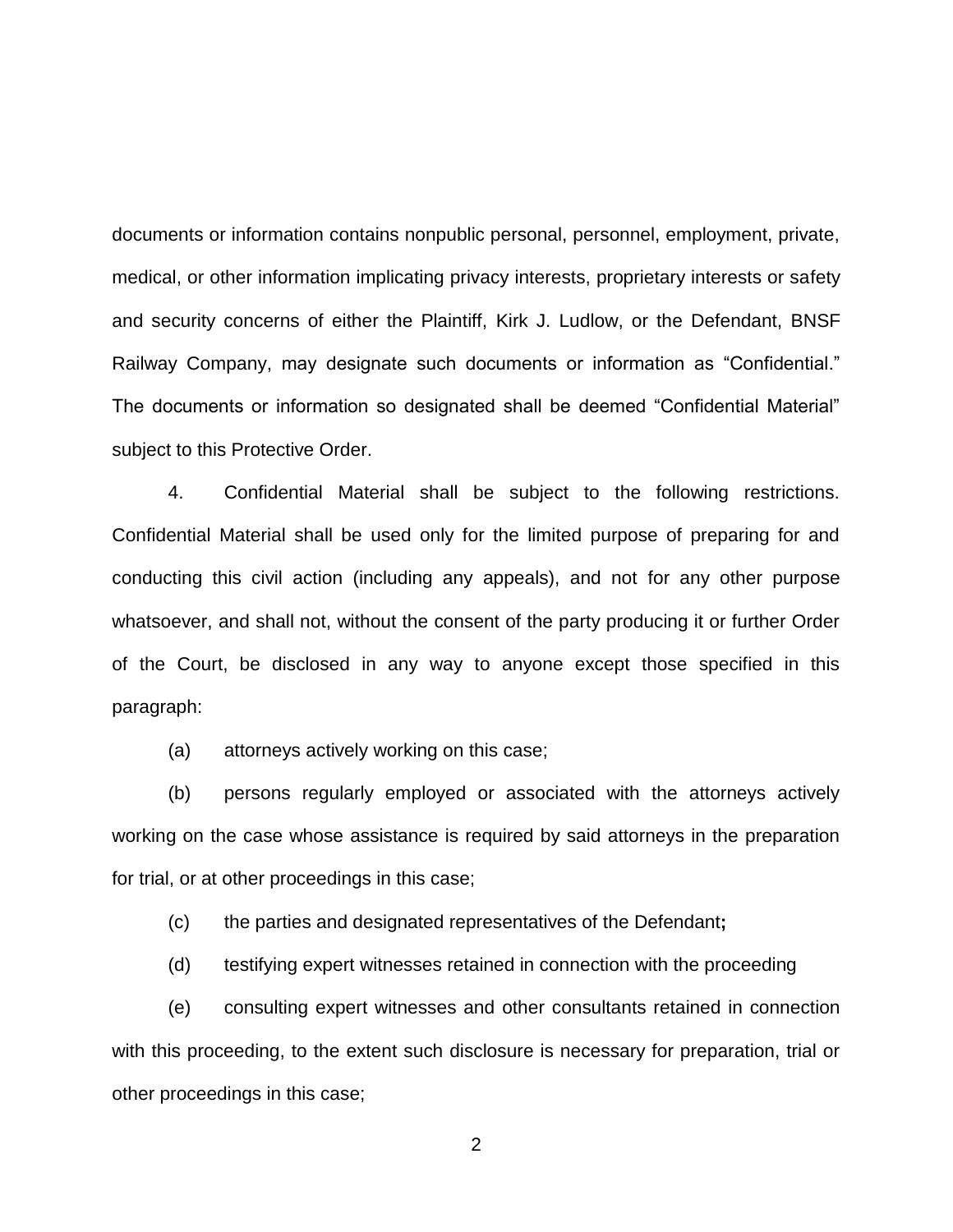(f) the Court and its employees ("Court Personnel");

 (g) stenographic reporters who are engaged in proceedings necessarily incident to the conduct of this action;

 (h) deponents, witnesses, or potential witnesses who execute the attached Exhibit A;

(h) and other persons by written agreement of the parties who execute the attached Exhibit A.

5. No Confidential Material shall be disclosed to anyone other than the named parties in this litigation or their counsel until said person first signs an agreement with respect to the confidentiality of such information in the form attached hereto as Exhibit A. Prior to disclosing any Confidential Material to any person listed in paragraph 4 above (other than counsel, persons employed by counsel, Court Personnel and stenographic reporters), counsel shall provide such person with a copy of this Protective Order and have such person execute a copy of Exhibit A acknowledging that he or she has read this Protective Order and agreed to be bound by its provisions. All such acknowledgments shall be retained by counsel and shall be subject to in camera review by the Court if good cause for review is demonstrated by opposing counsel.

6. This Protective Order shall not prohibit or restrain any party from performing the tasks necessary to prepare for trial; however, any redisclosure or communication of the information covered by this Protective Order, except as specifically allowed by this Protective Order for the purposes of this litigation only, is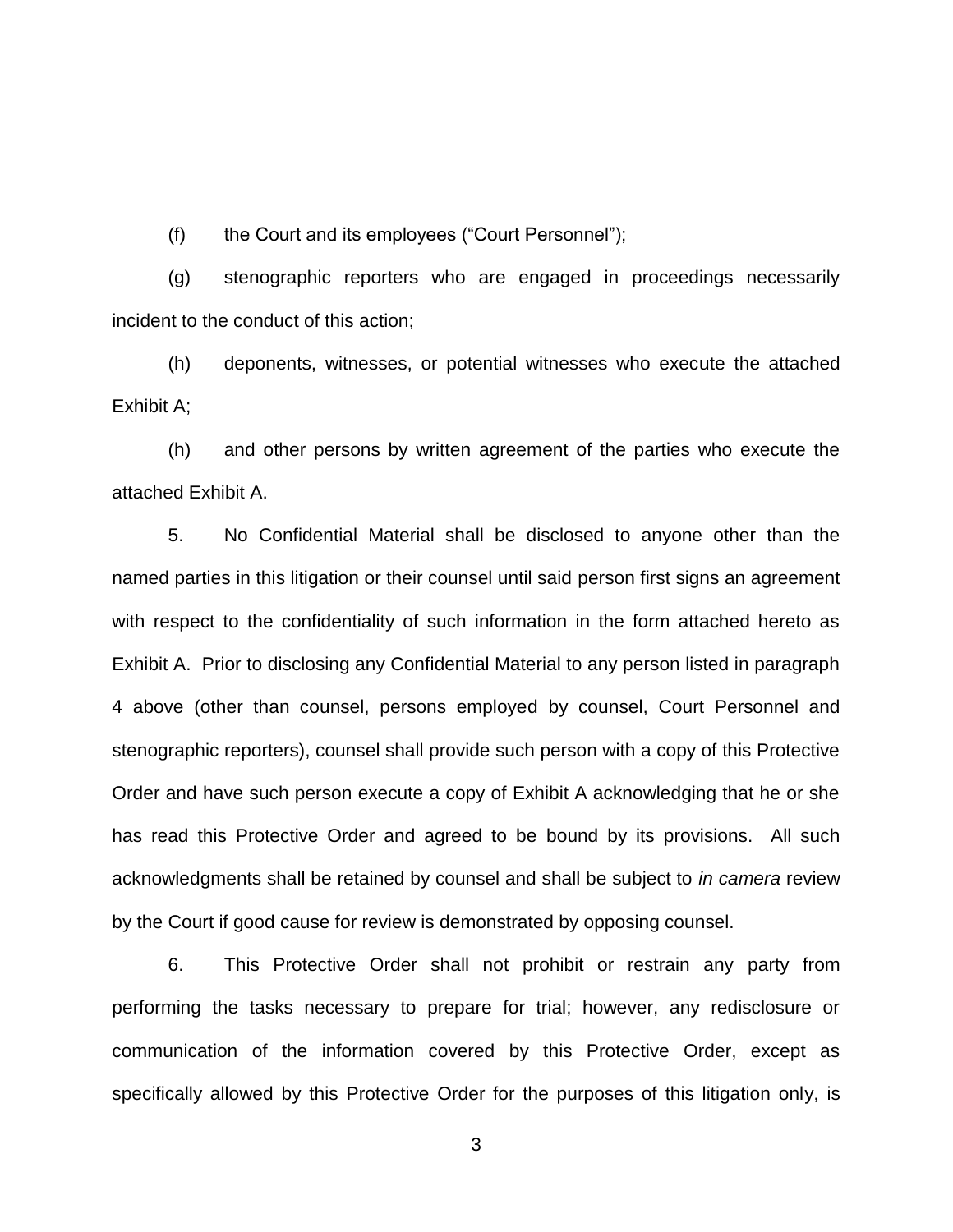strictly prohibited. The object of this Protective Order is that none of the information revealed in connection with such protections be used for any purpose other than in relation to this litigation and that no one be allowed to use any information produced pursuant to this order in connection with any other issue, dispute, litigation or charge against any of the parties whether currently pending or contemplated in the future.

7. No reproduction of information disclosed in reliance on this Protective Order is authorized, except to the extent copies are required to prepare the case for trial. All copies, excerpts, or summaries made, shown, or given to those authorized hereby and according to the provisions hereof shall be stamped to indicate the protected and confidential nature of the disclosed information. Review of Confidential Material by counsel, experts or consultants for the litigation will not constitute any waiver of the confidentiality of the document or of any objections to production. The inadvertent, unintentional or in camera disclosure of Confidential Material shall not, under any circumstances, be deemed a waiver, in whole or in part, of any claims of confidentiality.

 8. Counsel to the parties are required to advise, instruct and supervise all associates, staff and employees of counsel to keep designated Confidential Material confidential in the strictest possible fashion. Counsel and the Parties also agree to such treatment of the information by themselves, and counsel will appropriately instruct their clients as to the protected nature of the information produced pursuant to this order and the limitations on its use and disclosure.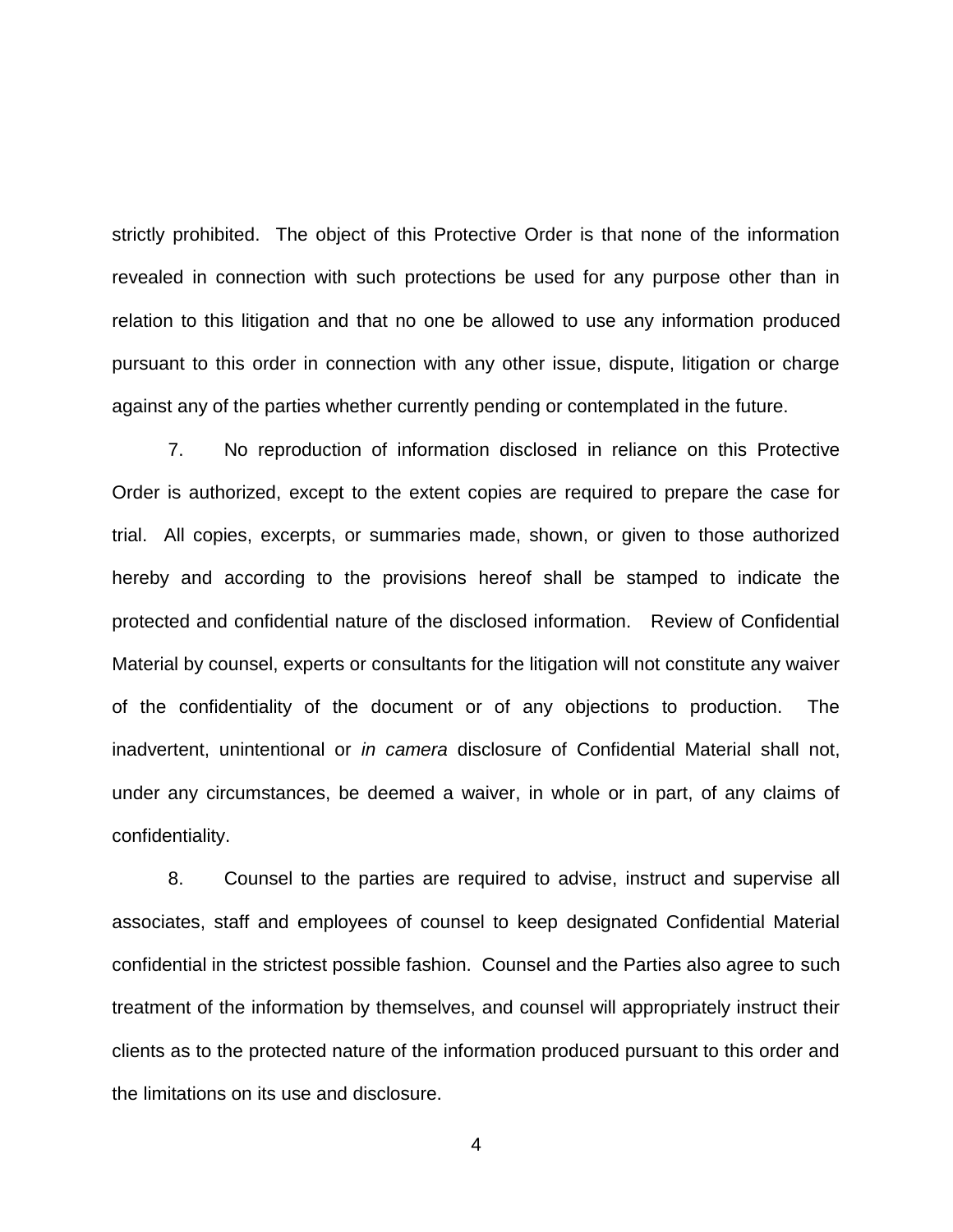9. Documents are designated as Confidential Material by placing or affixing on them (in a manner that will not interfere with their legibility) the following or other appropriate notice: "CONFIDENTIAL."

10. Whenever a deposition involves the disclosure of Confidential Material, the deposition or portions thereof shall be designated as Confidential and subject to this Protective Order. Such designation shall be made on the record during the deposition whenever possible, but a party may designate portions of depositions as Confidential after transcription, provided written notice of the designation is promptly given to all counsel of record within thirty (30) days after notice by the court reporter of the completion of the transcript. The cover page, those portions of the original transcripts that contain confidential material shall bear the legend "CONFIDENTIAL—SUBJECT TO PROTECTIVE ORDER," and shall be bound or otherwise designated separately from the non-confidential portions of the transcript. Any deposition exhibits designated confidential shall also be bound or designated separately.

11. A party may object to the designation of particular documents as Confidential Material by giving written notice to the party designating the disputed information. The written notice shall identify the information to which objection is made. If the parties cannot resolve the objection within fourteen (14) business days after the time the notice is received, it shall be the obligation of the party designating the information as confidential to file an appropriate motion requesting that the Court determine whether the disputed information should be subject to the terms of this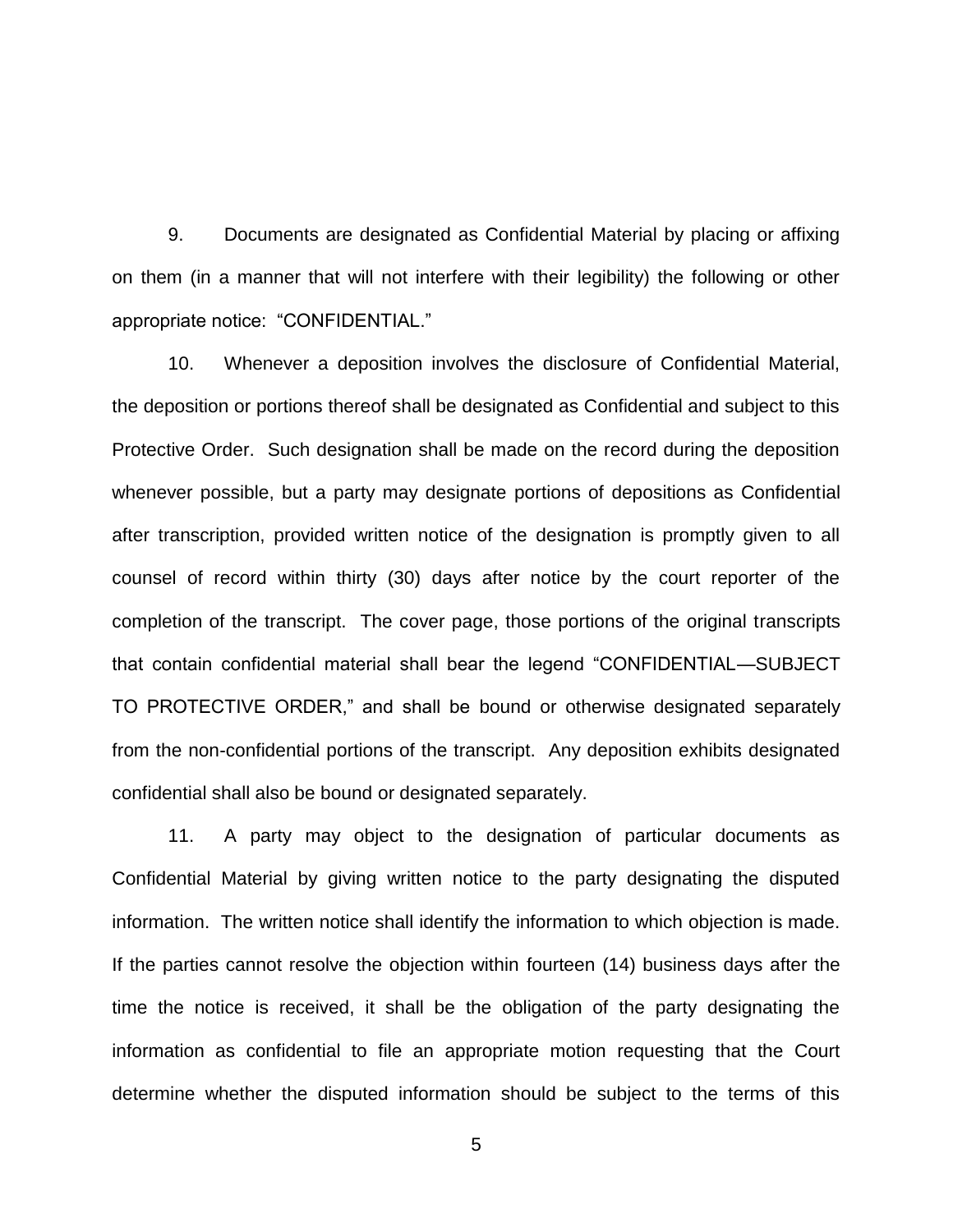Protective Order. If such a motion is timely filed, the dispute information shall be treated as confidential under the terms of this Protective Order until the Court rules on the motion. If the designating party fails to file such a motion within the prescribed time, the disputed information shall lose its designation as confidential and shall not thereafter be treated as confidential in accordance with this Protective Order. In connection with any motion filed under this provision, the party designating the information as confidential shall bear the burden of establishing that good cause exists for the disputed information to be treated as confidential.

12. After the conclusion of this case, unless other arrangements are agreed upon, each document and all copies thereof designated as Confidential shall be maintained as confidential by the parties and their counsel and destroyed pursuant to the applicable records retention policies of the parties and their counsel.

13. Stamped confidential documents shall not be filed with the clerk except when required in connection with motions under Federal Rules of Civil Procedure 12 or 56, motions to determine confidentiality under the terms of this Protective Order, and motions related to discovery disputes if the confidential documents are relevant to the motion. A party contemplating filing Confidential Material protected by this Protective Order to the Court must include a notice to the Court that Confidential Material is being filed under seal pursuant to the ECF procedures and the local rules of this Court. All Confidential Materials so filed with the Court shall be maintained by the Clerk of the Court under seal and shall be released only upon further Order of the Court.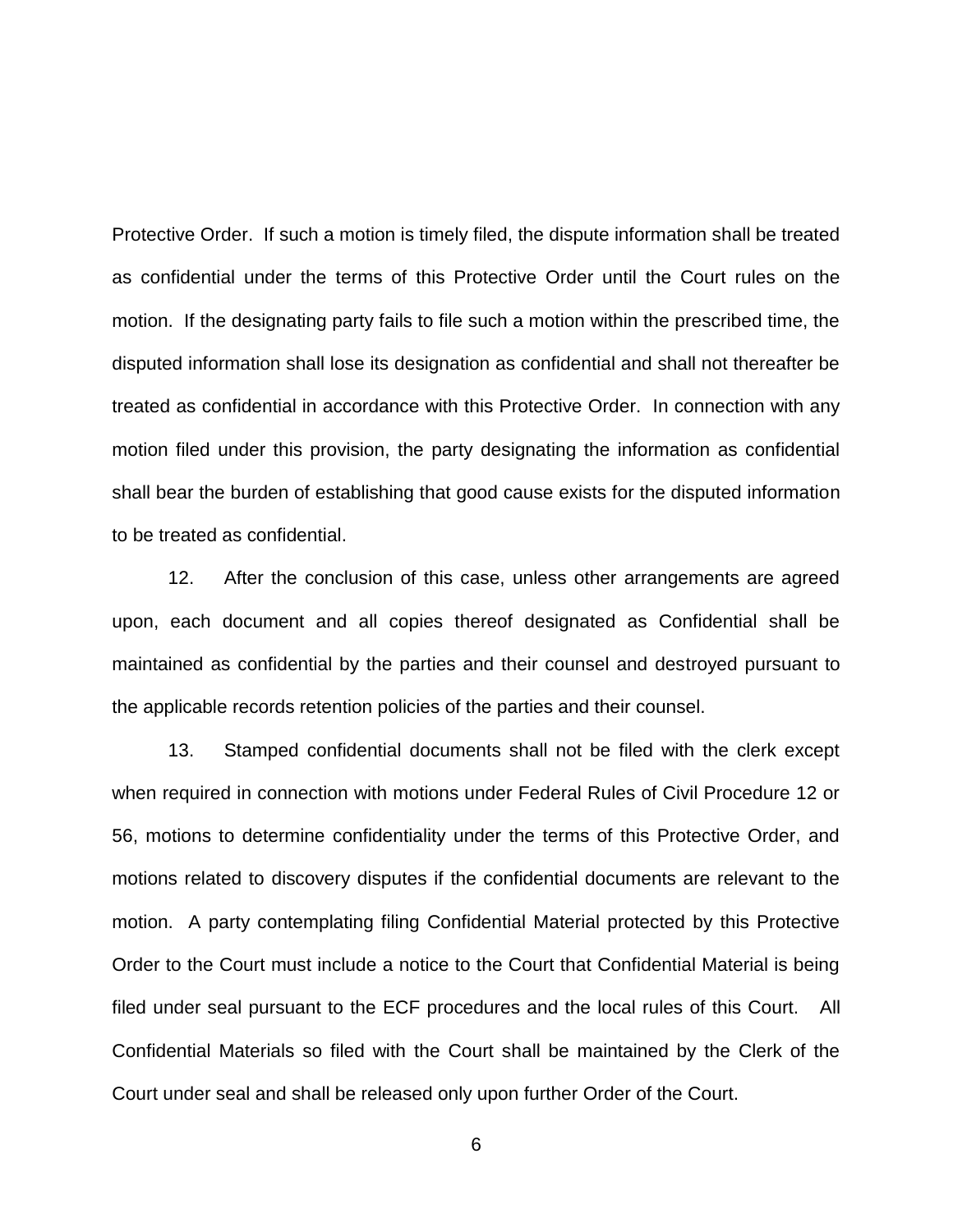14. This Protective Order may be modified by the Court at any time for good cause shown following notice to all parties and an opportunity for them to be heard.

15. Nothing in this Protective Order shall prevent any party or other person from seeking modification of this order or from objecting to discovery that the party or other person believes to be improper. Nothing in this Protective Order shall prejudice the right of any party to contest the alleged relevancy, admissibility, or discoverability of confidential documents or information sought.

Dated this  $13$ th day of July, 2012.

BY THE COURT:

 $\frac{1}{2}$  limits  $\frac{1}{2}$ Cheryl **R.** Zwart

United States Magistrate Judge